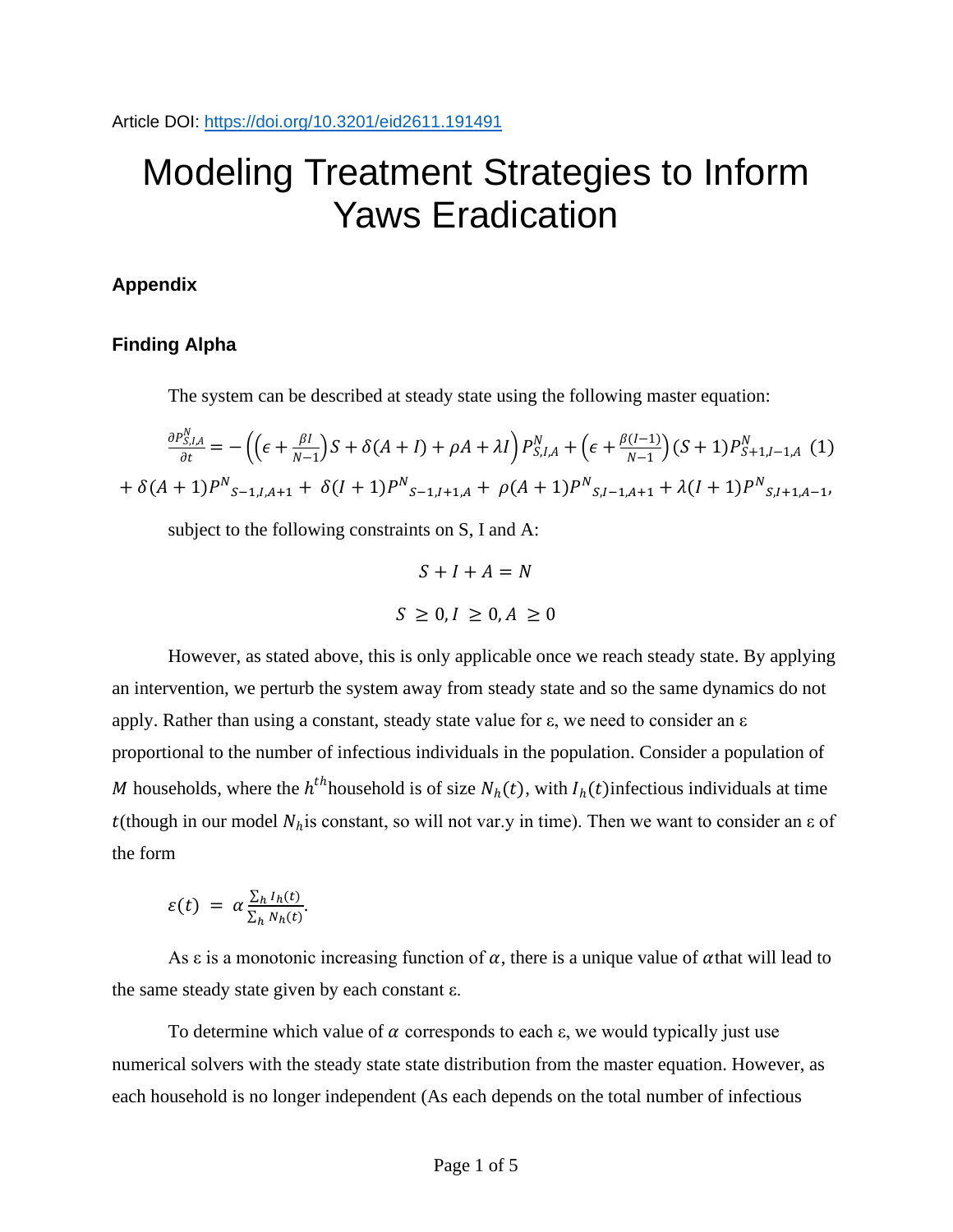individuals in all other houses), equation 1 no longer represents our system. Instead we would have to consider the number of houses in each household state, but this would take too long to manipulate numerically to be of any use. To overcome this, we instead implement a scheme that lets us use the Gillespie algorithm to determine the value of  $\alpha$ , but first we need to update the version of the Gillespie algorithm we are using. This will include the update step for ε after each iteration, and will also include the use of convergence diagnostics (Geweke diagnostic) to ensure we are only drawing from the stationary distribution when determining  $\alpha$ .

We implement the following scheme to determine the values of  $\alpha$ 

1. Draw values for  $\epsilon$ ,  $\beta$ ,  $\delta$  and  $\rho$  from their respective posterior distributions.

2. Determine the steady state distribution corresponding to these parameters.

3. Calculate an initial guess for  $\alpha$  using  $\alpha_0 = \frac{\epsilon_{const}}{\sum_h < l_h > \infty} \times \sum_h N_h$ , where  $\lt l_h > \infty$  denotes the expected number of infectious individuals in household at the endemic steady state.

4. Simulate forward the master equation for each constant ε to approximately determine how long it will take to converge to steady state when using the corresponding  $\alpha$ . Do this by finding times t\* at which the number of infectious individuals remains within 0.01 of the previously calculated steady states until a predetermined time  $t_{max}$ . If it does not converge in this time, keep increasing  $t_{max}$ until the master equation converges. We take a burn-in time of  $1.5 \times t^*$ .

5. Set  $t_{max}$  equal to some large period of time (to allow for a sufficiently large number of iterations, and also to ensure convergence), and set the initial condition equal to  $\sum_h < l_h >_{\infty}$ .

6. Use a numerical solver such as MATLAB's  $fzero$  to determine which value of  $\alpha$  will give the same steady state determined previously.

7. Repeat from step 1 until enough samples have been drawn to determine the distribution of  $\alpha$ .

## **Geweke Diagnostic**

The Geweke convergence diagnostic (*1*) is a way for us to ensure that the markov chain has converged, so that we only take our time average over samples drawn from the steady state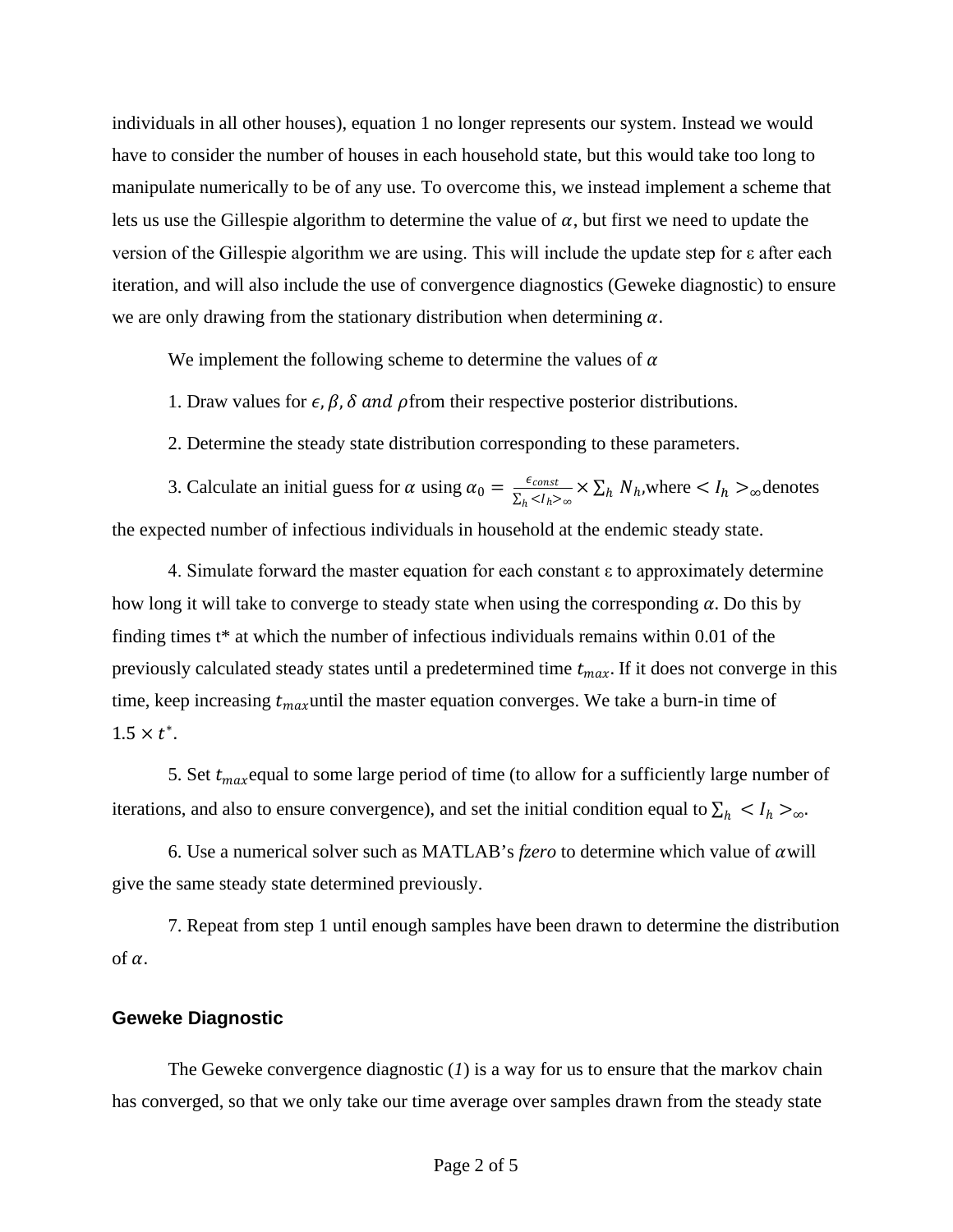distribution. It works on the idea that if the mean of the first 10% of iterations is not significantly different from the last 50%, then we can assume convergence occurred in the first 10% of the chain.

Let  $\theta^t$  denote the value of the sample drawn at time tafter an initial burn-in of  $n_0$  iterations, and let  $A = \{t : 1 \le t \le n_A\}$ ,  $B = \{t : n_B \le t \le n\}$ . Then let

$$
\underline{\theta}_A = \frac{1}{n_A} \sum_{t \in A} \theta^t, \underline{\theta}_B = \frac{1}{n - n_B + 1} \sum_{t \in B} \theta^t.
$$

If the chain has converged at time  $n_0$ , then the two means should be equal, and so Geweke's diagnostic should converge to a standard normal as  $n \to \infty$ . Thus, if the samples from both means are drawn from the stationary distribution, we should have

$$
Z_n = \frac{\underline{\theta}_A - \underline{\theta}_B}{\sqrt{\frac{1}{n_A} \sigma_A^2 + \frac{1}{n - n_B + 1} \sigma_B^2}} \rightarrow N(0,1) n \rightarrow \infty,
$$

where  $\sigma_A^2$ ,  $\sigma_B^2$  denote the variances of the two subsamples. This can be used to test the null hypothesis that the two samples are drawn from the same distribution. If they are not, the number of iterations assumed to be burn-in should be increased, and this process repeated. If this fails to work, then it suggests the chains are not converged by the time being considered, and that the chain should be run for longer.

### **Running Simulations**

Simulations were run using computing resources at the University of Warwick. We ran each scenario 10 times on 28 cores on each of 8 nodes. This means that for each scenario, results are determined from a total of 2240 simulations.

#### **Household-level systematic non-compliance**

Here we examine a model of systematic non-compliance in which those that have previously attended rounds of treatment are more likely to attend future rounds, and which can be controlled by the magnitude of this correlation between rounds,  $\rho$ . We consider this systematic non-compliance at the household level, rather than the individual level. So it is the entire household that either will, or will not attend treatment.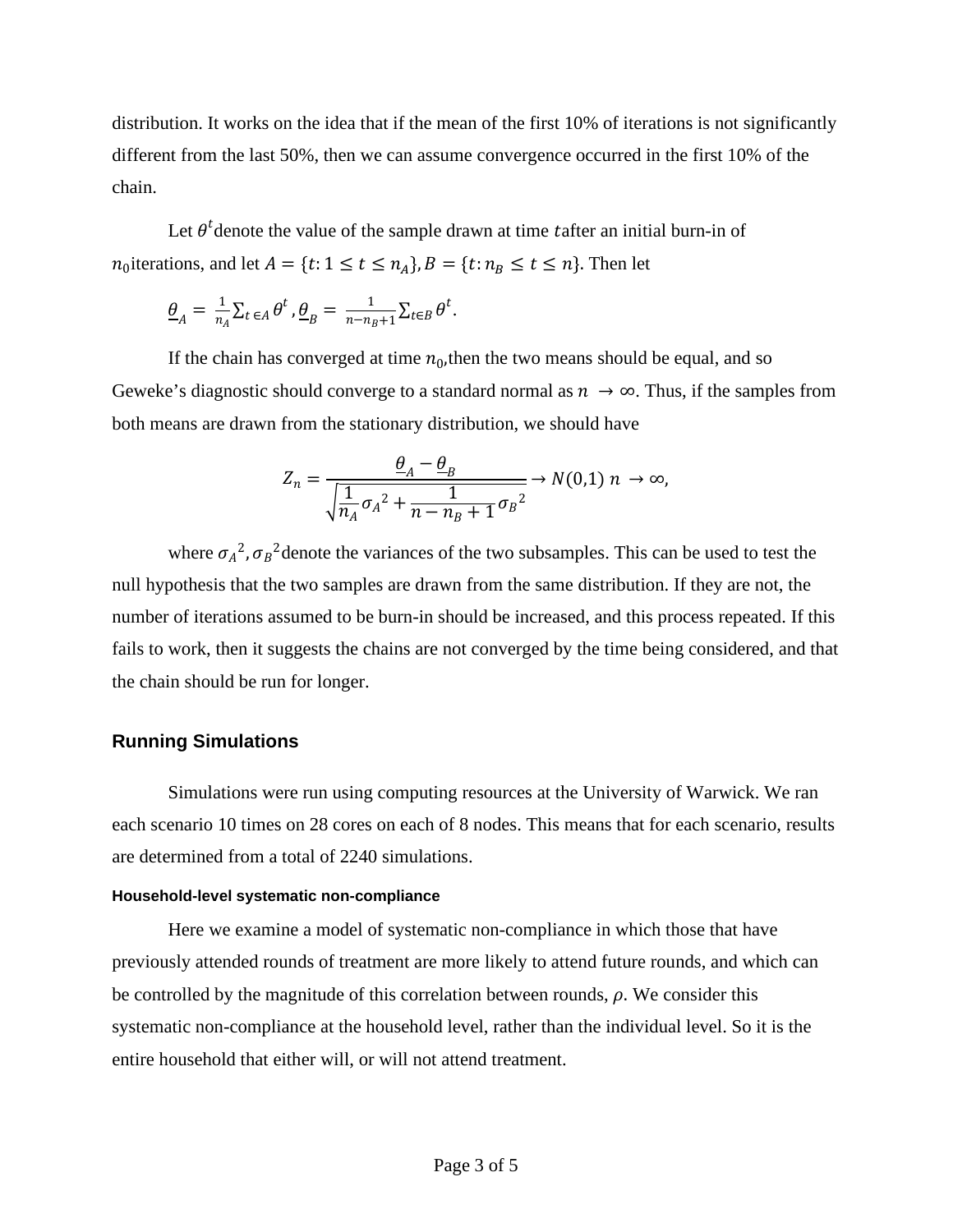To this end, let  $Y_i = (y_i^1, \dots, y_i^N)$ , where *N* denotes the population size, and each  $y_i \in$  ${0,1}$ is whether or not members of that particular household attended treatment in round i. Let  $\mu_y$  denote the coverage we want to achieve. Take  $Y_1 = Bernoulli(\mu_y)$ , and for subsequent rounds  $Y_i = Bernoulli(\lambda_i)$ , where

$$
\lambda_i = \frac{\mu_y (1 - \rho) + \rho R_i}{1 + (i - 2)\rho},
$$

and  $R_i = \sum_{j=1}^{i-1} Y_i$ . Then it can be shown (2) that  $\mathbb{E}[Y_i] = \mu_y$ ,  $\forall i$  and  $corr(y_i^k, y_j^k) = \rho$ . This is actually equivalent to assigning each household a parameter,  $p_k$ , that remains fixed for all rounds of treatment that gives their probability of attending a round of treatment

 $p_k \sim Beta(\frac{\mu_y(1-\rho)}{\rho}, \frac{(1-\mu_y)(1-\rho)}{\rho})$ . In the extreme cases, we can show that the the following models are equivalent:

## $\rho = 0$ : Random Model

Let c denote the desired coverage. In this model, individuals attend treatment with probability c. So in round i, we have  $X_i = 1$  with probability c, and 0 otherwise.

Then  $X_i$  has mean given by  $E[X_i] = c$ , and a variance given by  $Var[X_i] = c(1-c)$ . We can determine the correlation between rounds as

$$
\rho_{X_i X_j} = \frac{cov(X_i, X_j)}{\sigma_{X_i} \sigma_{X_j}} = \frac{\mathbb{E}[X_i X_j] - \mathbb{E}[X_i] \mathbb{E}[X_j]}{c(1-c)} = \frac{c^2 - c^2}{c(1-c)} = 0.
$$
  

$$
\rho = 1: \text{Fully Systematic Model}
$$

Let c denote the desired coverage. In this model, one subpopulation of size c will attend every round of treatment, while a sub-population of size (1-c) will never attend treatment. So the correlation is 1 due to each individual doing the same thing every round.

#### **References**

1. Geweke J. Evaluating the accuracy of sampling-based approaches to the calculation of posterior moment. In: Bayesian statistics 4. Bernardo JM, Berger JO, Dawid AP, Smith AFM, editors. Oxford: Oxford University Press; 1992.